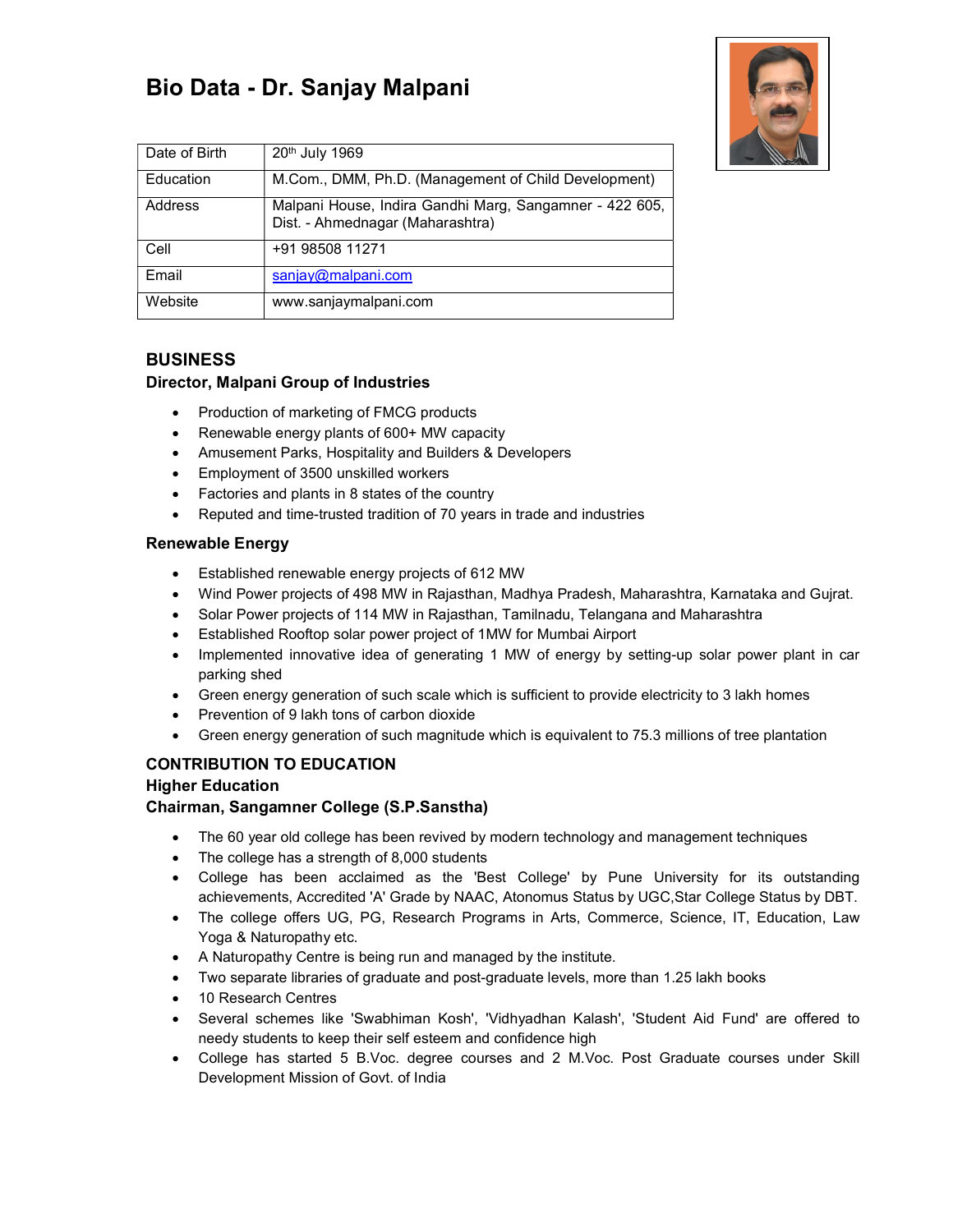# Chairman, Arihant Education Foundation, Pune

- Colleges at Bhavdhan and Pune Camp
- More than 4000 students
- Arts, Commerce, Science, Education, Management, Hotel Management etc. streams

#### School Education

#### Founder Chairperson, Dhruv Global School - Sangamner & Pune

- CBSE Day Boarding / Residential School
- Child centric education
- Ever endeavouring in research and training in the field of education
- Pioneer in executing CCE
- Emphasis on inculcating Indian values & culture
- Teaching strategies based on the theory of Multiple Intelligences for optimum learning outcome
- Initiative to nurture the hidden artistic talents of its students. Offers many opportunities to students to showcase their talent in the field of dance, drama, music, arts and crafts etc.
- State of the art sports training facility, shaped a number of National and International level sports persons
- Yoga-based 'Healthy Life' training programme for obesity and overweight students
- Pranayam-based Memory Development Programme for all students
- Students are encouraged and motivated to determine the purpose of their life. For this 'Vidya Vrat Sanskar' a specially designed programme is conducted every year to students of 8th std. It also includes career guidance and counselling
- Specially designed 'Reading Programme' to promote book reading habit in students

# SANSKRIT LANGUAGE PROMOTION

## Chairman, Shri Omkarnath Malpani Sanskrit Sansodhan Kendra Chairman, Sanskrit Samvardhan Mandal

- Digitisation of ancient Sanskrit manuscripts
- Sanskrit scholars from different states are awarded 'Sanskritatma Puraskar'
- Scholarship to M.Phil. and Ph.D. students
- Promotes learning of Sanskrit by facilitating school and college students who score distinction in Sanskrit
- Encouraged Inter-college 'Drama & Sanskrit recitation competition' for the last 28 years
- Organised many International and National level seminars to encourage Sanskrit learning and to promote research in Sanskrit literature

# YOGA - PROPAGATION & PROLIFERATION

- Vice President International Yogasana Sports Federation (Technical & Championship)
- Vice President National Yogasana Sports Federation, New Delhi
- President Bruhan Maharashtra Yoga Parishad, Amravati (An NGO established in 1978)
- Secretary General Maharashtra Yogasana Sport Association
- Chairman, Shri Madhavlal Malpani Yoga & Naturopathy Center
- Training & encouraging the practice of Suryanamaskar in schools
- Achieved the target of 1 crore to 11 crore Suryanamaskar in cities like Sangamner, Pune, Dhulia, Jasinghpur, Aurangabad etc. Participation of more than 5 lakh students
- Published the syllabus of Dnyanendriya Samvarddhan Pranayam, based on study and research for memory development
- 'Yog-Sopan', a four tiered yoga course designed and implemented as a part of school curriculum
- Conducted Yoga Workshops for the teachers of 1500 schools of Nasik and 1200 schools of Dhule District.
- Arranged Yoga Mahotsav in which 12500 students performed musical yoga in presence of Swami Ramdev Baba.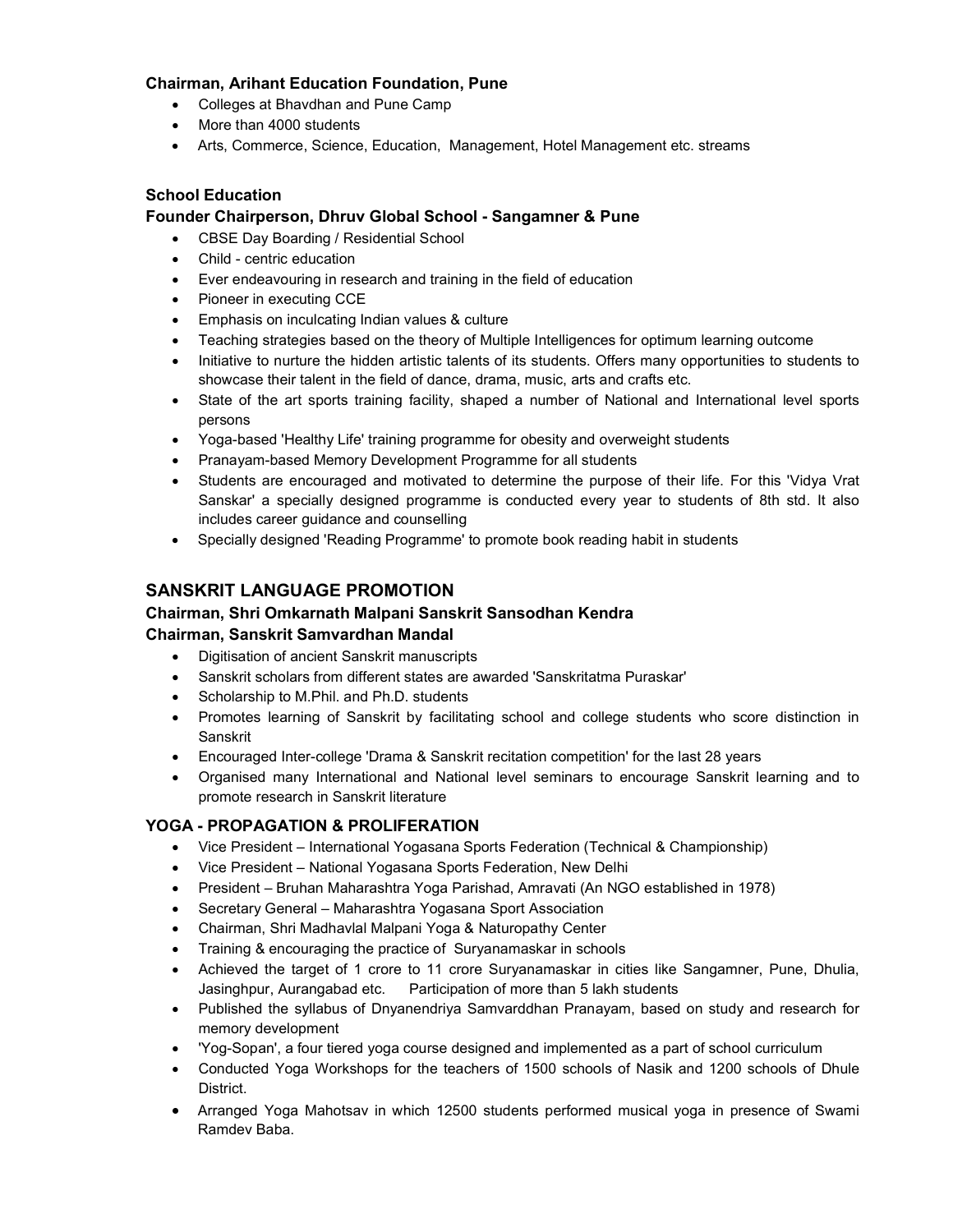- Design of syllabus for National and International Yogasana Sports Championship and Khelo India, Youth Games.
- Conducted Master Trainers' training program for judges and referres of Yogasana Competation.
- Organised SGFI, CBSE, Federation State and National Level Chamionships.

# NATIONAL CHAIRPERSON, GEETA PARIWAR

- Established by His Holiness Swami Govinddev Giri
- Active branches in 25 states across India
- Involved in organising value education programs in all parts of the country
- More than 5000 volunteers working selflessly to enlighten the lives of lakhs of children
- Published 65 books and CDs on Value Education
- Facilities initiated for Indian classical dance and music
- Developed unique methodology of Value Education through experiments and demonstrations
- Innovative projects such as Sanskar- Mahotsav, Geeta Mahotsav, Magic shows, Trekking, Slide Shows, Puppet Shows etc. as a methodology to inculcate values
- Established 'Sanskar Balbhavan' in Sangamner
- Played pivotal role in organising Rashtriya Bal Sanskar Sangam 2002, Delhi, Sponsored by HRD Ministry in the esteemed presence of former PM Shri. Atal Bihari Vajpayee

# CONTRIBUTION IN SPREADING KNOWLEDGE OF BHAGWAD GEETA BY GEETA VISHARAD DR. MALPANI

- Dr. Malpani recited all 18 chapters of Bhagwad Geeta and being awarded with title 'Geeta Vrati'.
- Delivered hundreads of lectures on Geeta onsite and online.
- Created 51 episodes on 'Jano Geeta Bano Vijeta', which elaborates Management Mantras in Bhagwad Geeta.
- Learngeeta.com is a website dedicated to learn Bhagwad Geeta with perfect pronaunciations.
- Till May 2021, 1,45,000 people from 95 countires are benefited in Learn Geeta project.
- 2000 volenteers are working in Learn Geeta project. 650 zoom classes are conducted every day in 10 different languages and 10 different time slots.
- A 4 level Geeta learning module is created and executed.
- Every week Dr. Malpani explains meaning of Geeta through his series of lectures.
- Dr.Malpani has been awarded the title Geeta Visharad by His Holiness Swami Govind Dev Giriji Maharaj.

# SWACHHATADOOT

- Nominated as Swachhatadoot (Cleanliness Ambassador) for Ahmednagar District by District Collector
- Distribution of 51000 dustbins in Maharashtra
- Distributed big size dustbins to all the S.T. Stands in Ahmednagar District
- Swachha Bharat Awareness Programme conducted in many cities of Maharashtra
- Built washrooms for girls in govt schools
- Conducted Clean Sangamner Mission in which 400 workers worked for 8 days
- Organised Clean School competitions
- Distributed specially designed Nirmalya Kalash in temples
- Awareness programme during Ganesh Festival
- River cleaning programme after Ganesh Festival

# GIFTED ORATOR AND PROLIFIC WRITER

- Addressed the Maharashtra Assemblies', joint session on the topic 'Quality aspects in Right to Education Act'
- Delivered 400+ lectures as councillor on 'Art of Parenting'
- More than 100 impactful programs to develop and establish better understanding between parents and their children through the Talk show 'Mile Sur Mera Tumhara'
- Conducted workshops in many colleges for youths.